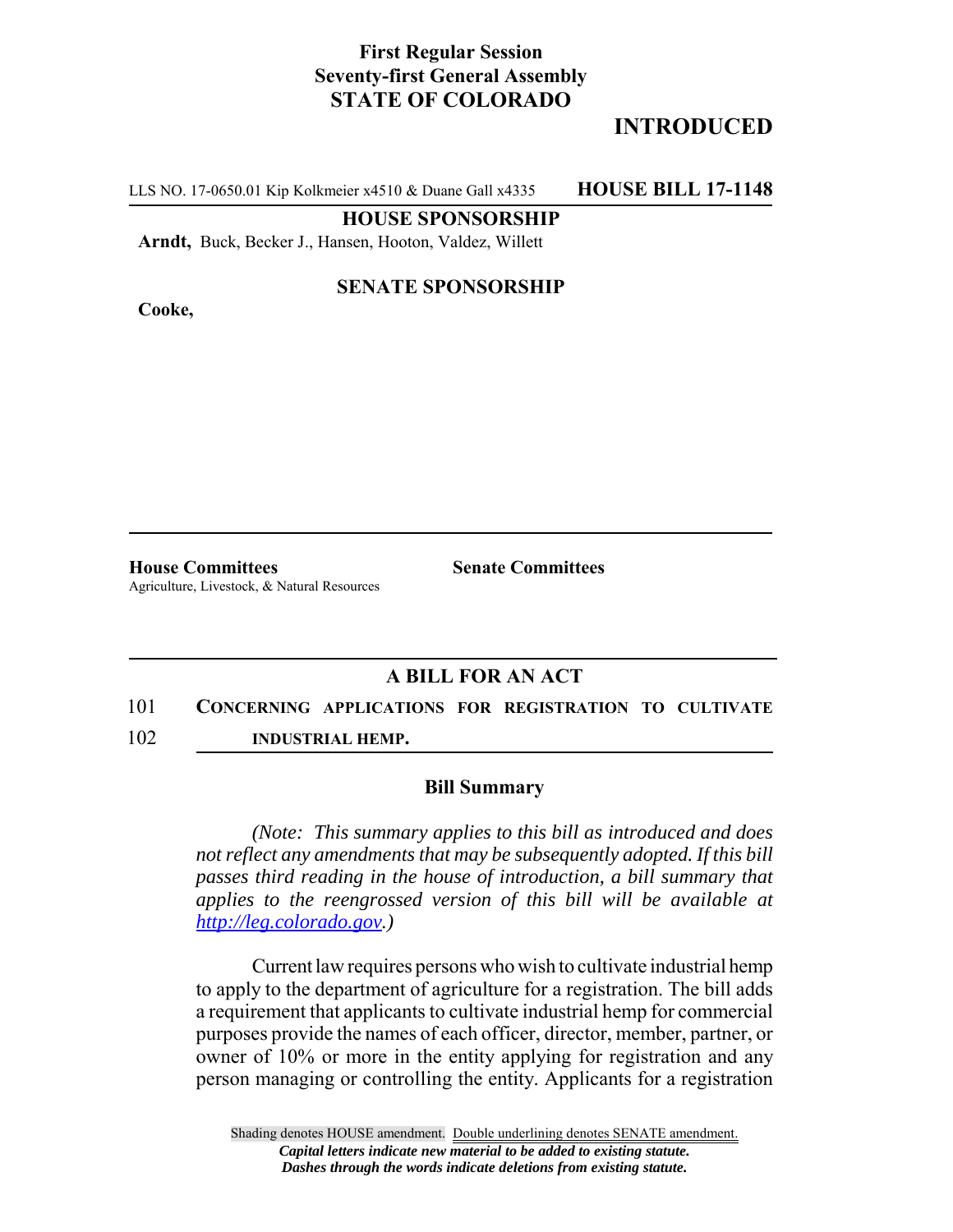may be denied registration for up to 3 years if any individual or entity listed in the application was previously subject to discipline, or the individual or entity was previously listed by an entity that was subject to discipline. When a registration is suspended, revoked, or relinquished, a new application for registration may be denied for up to 3 years after the effective date of discipline.

| $\mathbf{1}$   | Be it enacted by the General Assembly of the State of Colorado:           |
|----------------|---------------------------------------------------------------------------|
| $\overline{2}$ | <b>SECTION 1.</b> In Colorado Revised Statutes, 35-61-101, amend          |
| 3              | the introductory portion; and <b>add</b> (8) as follows:                  |
| $\overline{4}$ | 35-61-101. Definitions. As used in this article ARTICLE 61, unless        |
| 5              | the context otherwise requires:                                           |
| 6              | "PERSON" MEANS ANY INDIVIDUAL, NATURAL PERSON,<br>(8)                     |
| $\overline{7}$ | CORPORATION, COMPANY, LIMITED LIABILITY COMPANY, PARTNERSHIP,             |
| 8              | ASSOCIATION, OR OTHER LEGAL ENTITY.                                       |
| 9              | <b>SECTION 2.</b> In Colorado Revised Statutes, 35-61-104, amend          |
| 10             | $(1)(a)$ as follows:                                                      |
| 11             | 35-61-104. Registration - cultivation of industrial hemp -                |
|                |                                                                           |
| 12             | research and development growth - rules. $(1)(a)$ A person wishing to     |
| 13             | engage in industrial hemp cultivation for commercial purposes or to grow  |
| 14             | industrial hemp for research and development purposes shall apply to the  |
| 15             | department for a registration in a form and manner determined by the      |
| 16             | commissioner, in consultation with the committee, prior to planting the   |
| 17             | industrial hemp for commercial or research and development purposes.      |
| 18             | The application must include the name and address of the applicant and    |
| 19             | the legal description, global positioning system location, and map of the |
| 20             | land area on which the applicant plans to engage in industrial hemp       |
| 21             | cultivation or research and development growth operations. AN             |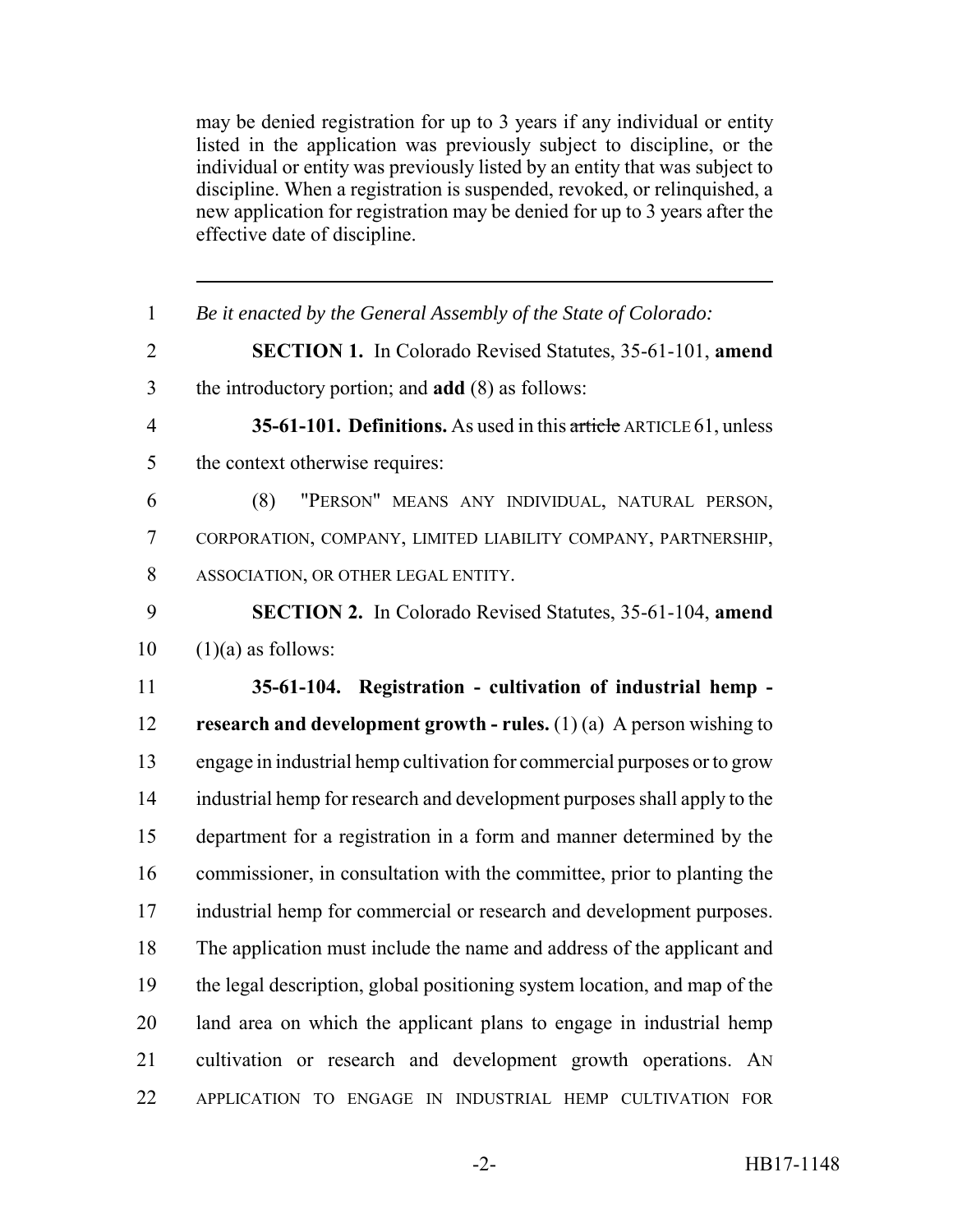COMMERCIAL PURPOSES MUST IDENTIFY BY NAME EACH OFFICER, DIRECTOR, MEMBER, PARTNER, OR OWNER OF AT LEAST TEN PERCENT OF THE ENTITY AND ANY OTHER PERSON WHO HAS MANAGING OR CONTROLLING AUTHORITY OVER THE ENTITY. The applicant shall also submit to the department the fee required by section 35-61-106 (2). Application for registration pursuant to this section is a matter of statewide concern.

 **SECTION 3.** In Colorado Revised Statutes, 35-61-107, **add** (6) and (7) as follows:

 **35-61-107. Violations - penalties - denial of registration application.** (6) NOTWITHSTANDING ANY OTHER PROVISION OF THIS 12 ARTICLE 61, FOR UP TO THREE YEARS AFTER THE EFFECTIVE DATE OF THE SUSPENSION, REVOCATION, OR RELINQUISHMENT OF A REGISTRATION, THE COMMISSIONER MAY DENY AN APPLICATION FOR REGISTRATION IF:

 (a) THE APPLICANT IS AN INDIVIDUAL WHO WAS PREVIOUSLY LISTED AS PARTICIPATING IN AN ENTITY PURSUANT TO SECTION 35-61-104 AND THAT INDIVIDUAL OR ENTITY WAS SUBJECTED TO DISCIPLINE UNDER THIS ARTICLE 61; OR

 (b) THE APPLICANT IS AN ENTITY THAT LISTS AN INDIVIDUAL AS PARTICIPATING IN THE ENTITY PURSUANT TO SECTION 35-61-104 AND THE INDIVIDUAL WAS PREVIOUSLY LISTED AS A PARTICIPATING PERSON IN AN ENTITY THAT WAS SUBJECTED TO DISCIPLINE UNDER THIS ARTICLE 61.

 (7) IF A PERSON'S REGISTRATION IS SUSPENDED, REVOKED, OR VOLUNTARILY RELINQUISHED FOR A VIOLATION OF THIS SECTION, THE COMMISSIONER MAY DENY A NEW APPLICATION FOR REGISTRATION FOR THAT PERSON FOR UP TO THREE YEARS AFTER THE EFFECTIVE DATE OF THE SUSPENSION, REVOCATION, OR RELINQUISHMENT.